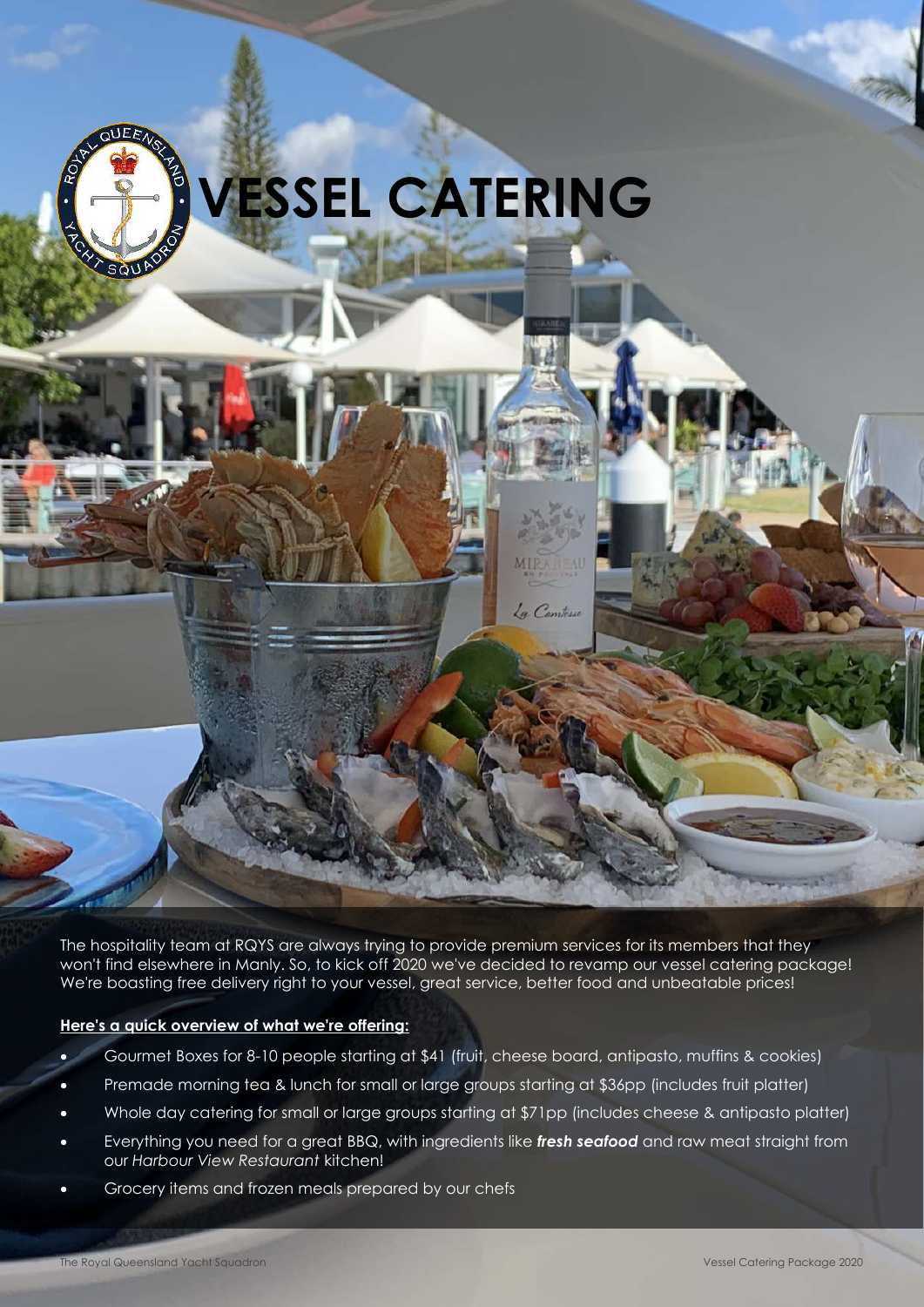#### **48 Hours Notice**

Box Options (Serves 10 guests)

Seasonal Fruit Box - \$41 Muffin Box - Sweet or Savoury - \$55 Cookie Box - \$50 Cake & Slice Box - \$65 Sandwich, Wrap & Slider Box - \$65

#### Assorted Frittata \$65

Includes: Pumpkin, bacon, goat's cheese | Breakfast | Vegetarian | Spinach, fennel, fetta

#### Antipasto Box \$65

Includes:

Chargrilled Marinated Vegetables | Kalamata Olives | Continental Meats | Dips | Dried Fruit | Lavoush

#### Cheese Box \$65

Includes: Brie | Blue Cheese | Cheddar | Grapes, Strawberries & Blueberries| Nuts | Crackers | Baby Figs | Chutney

#### Rice Paper Rolls \$65

#### **Platter of 20**

Includes: Prawn | cucumber | pickled carrot | mint | rice noodles Teriyaki chicken | cucumber | pickled carrot | mint | rice noodles Vegetarian with Inari | cucumber | pickled carrot | mint | rice noodles

#### **Note: if you don't have a fridge on board, we can supply a Styrofoam box and ice packs for \$5**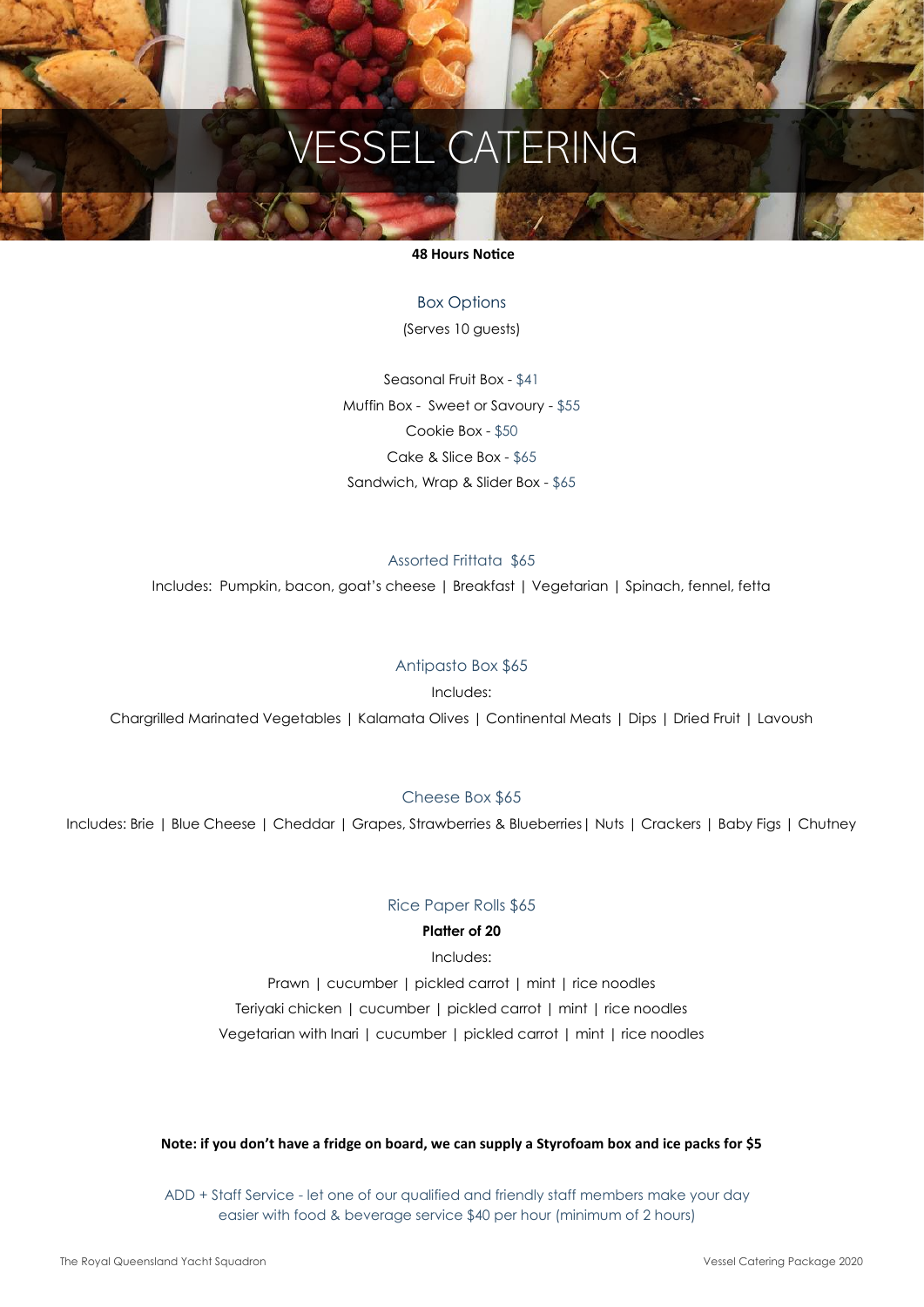#### **48 Hours Notice**

#### Cater Out Option 1 - \$38 per person

Assortment of Baguette Sandwiches Chicken & avocado | Tomato & cheese | Prosciutto, fresh mozzarella, roasted red capsicum Grilled vegetables and fresh mozzarella

> **Salads** Spinach, strawberry, toasted almonds, citrus dressing Caesar salad with crispy bacon on the side Potato or pasta or couscous salad with vegetables

> > One large fruit box

#### Cater Out Option 2 - \$38 per person

Gourmet Wraps, Sandwiches & Sliders

Roast beef, mixed lettuce, mustard, Swiss cheese | Grilled vegetables and fresh mozzarella Turkey, sprouts, tomato, mozzarella, eggplant | Chicken & Avocado

Salads

Spinach, strawberry, toasted almonds, citrus dressing Caesar salad with crispy bacon on the side Potato or pasta or couscous salad with vegetables

One large fruit box

#### Cater Out Option 3 - \$36 per person

Cold Meats Chicken, Ham, Roast Beef, Smoked Salman

Salads

Spinach, strawberry, toasted almonds, citrus dressing Caesar salad with crispy bacon on the side Potato or pasta or couscous salad with vegetables Mixed Selection of breads & rolls

#### **Note: if you don't have a fridge on board, we can supply a Styrofoam box and ice packs for \$5**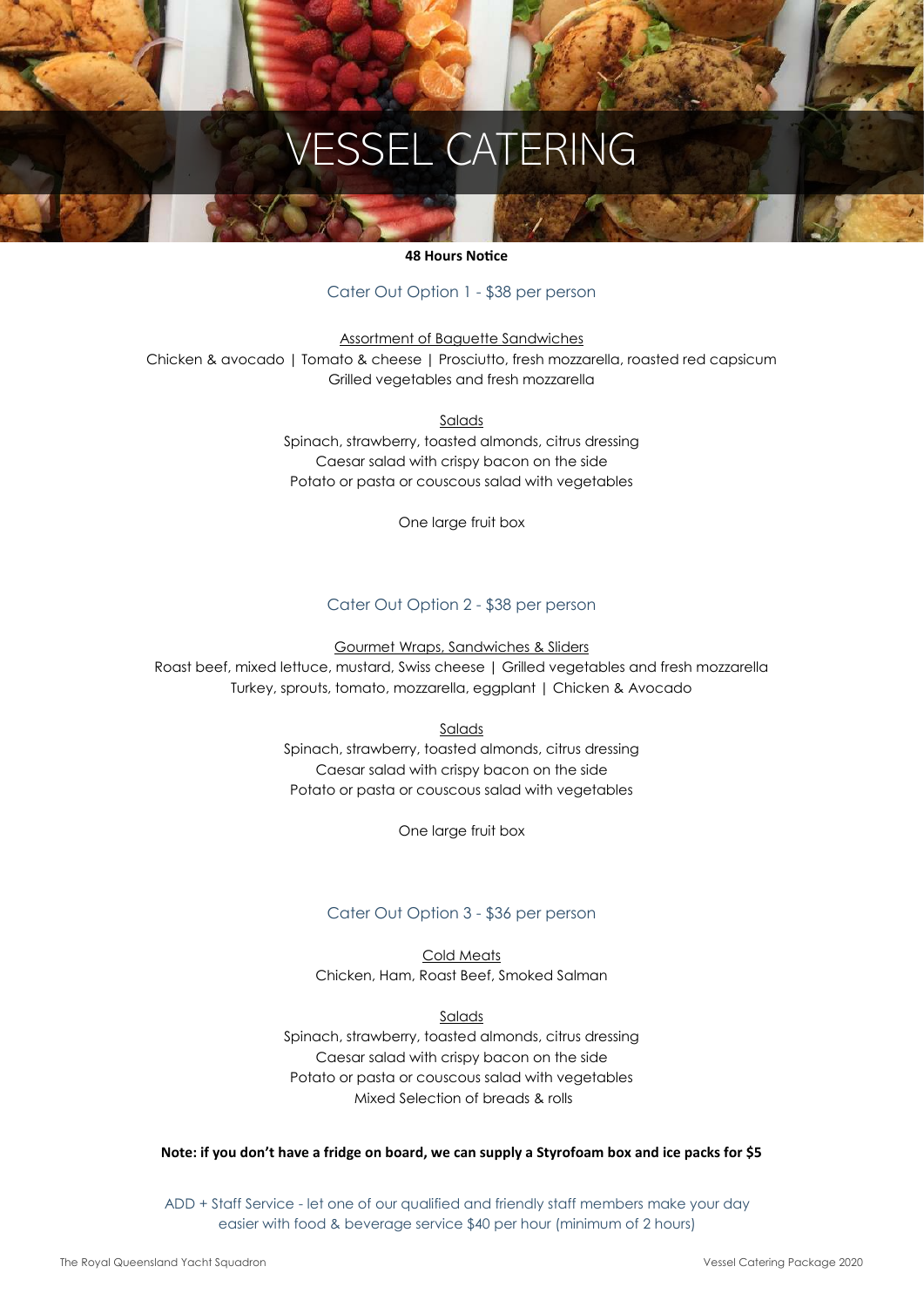#### **48 Hours Notice**

Whole Day Catering - \$71 per person

#### Morning Tea

Assorted individual Frittatas

Assorted mini sweet muffins or muesli cups with raspberry coulis, yoghurt & seasonal fruit

#### Lunch

 Fresh King Prawns (6 per person) Roast sweet potato and jap pumpkin with feta, olives and basil. Cherry tomato, red onion and bocconcini with baby herbs Spinach, strawberry, toasted almonds, citrus dressing Cold meats – Chicken (breast only) | Rare roasted beef | Ham Sliced French sticks – (extra French sticks) Butter and condiments Cheese and Fruit Box

Afternoon tea

Cheese Box

Antipasto Box

**Note: if you don't have a fridge on board, we can supply a Styrofoam box and ice packs for \$5**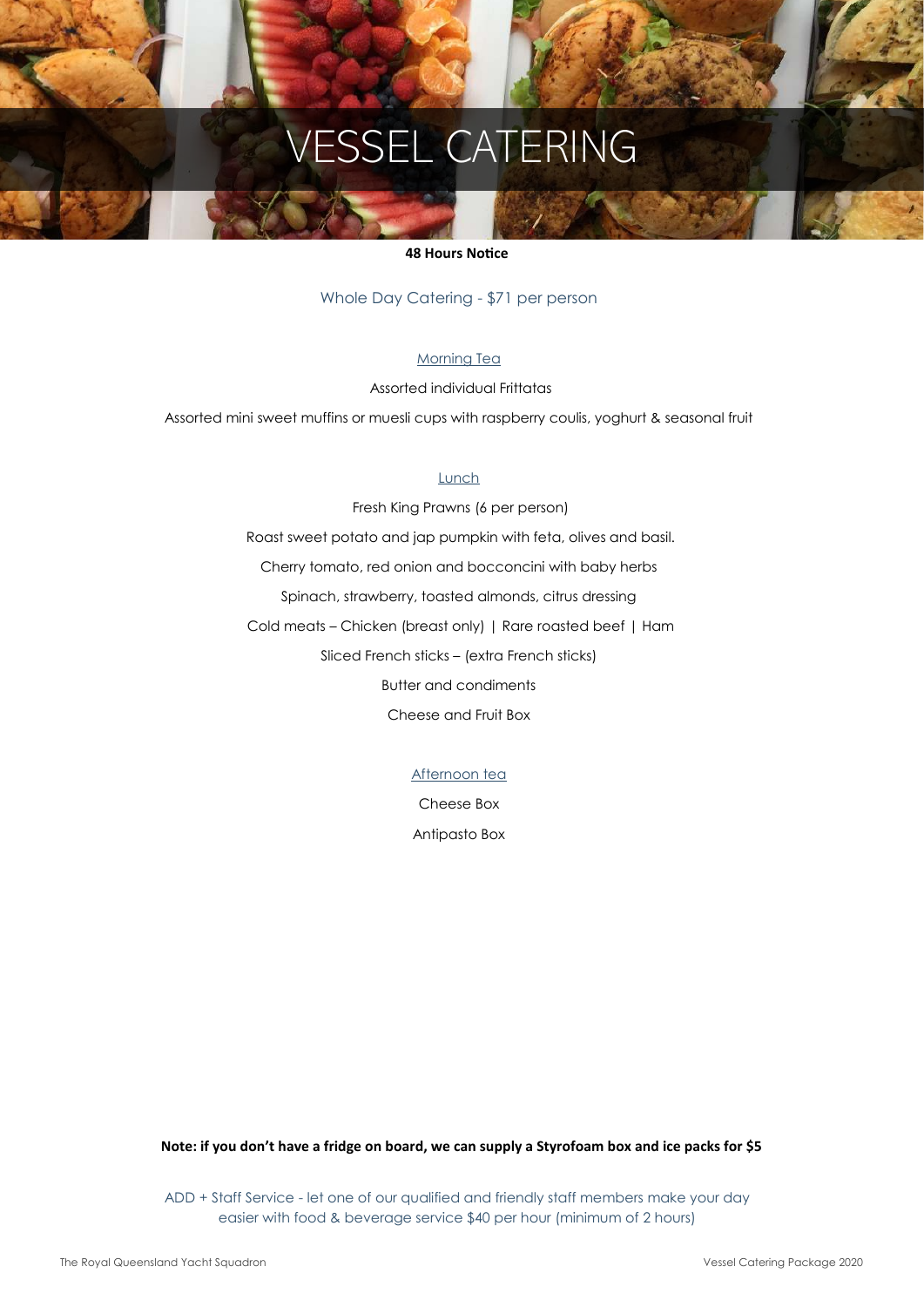#### **48 Hours Notice**

#### FRESH SEAFOOD - \$POA

Sold by KG Options: Mooloolaba King Prawns | Dipping Sauce | Lemon Whole Cooked Sand Crabs | Dipping Sauce | Lemon Whole cooked bugs | Dipping Sauce | Lemon Fresh Natural Oysters | Dipping Sauce | Lemon

#### Meat

#### **Sold individually**

100g Grim Rib Fillet (raw) \$6 250g Cape Grim Rib Fillet (raw) \$10 Beef Sausages or Pork Sausages 250g (raw) \$8 Bacon 250g (raw) \$6 Sliced leg ham 250g \$8 Sliced roast beef 250g \$8 Cold cooked chicken pieces (bone in) 250g \$8 Cold cooked chicken breast 250g \$8 Sliced Hungarian salami 250g \$8

Mixed Salad Options \$21 **Sold in 946ml container** 

Pumpkin and pine-nut salad Garden Salad | Coleslaw |Greek Salad

### Single Salad Options \$11 **Sold in 946ml container**

Sliced tomato | Green Oak Lettuce Beetroot | Red Onion | Grated Cheese

#### PREMADE OPTIONS

Basic Sandwiches Ham, cheese & tomato Roast Beef, cheese & pickles Egg & lettuce Chicken, lettuce & mayonnaise Each \$8

PREMADE OPTIONS

Basic Rolls Ham, salad & pickles Chicken, salad & mayonnaise Roast Beef, salad & pickles Cheese & salad Each \$9.5

#### PREMADE OPTIONS

Basic Wraps

Ham, salad & pickles Chicken, salad & mayonnaise Roast Beef, salad & pickles Cheese & salad Each \$10

#### **Note: if you don't have a fridge on board, we can supply a Styrofoam box and ice packs for \$5**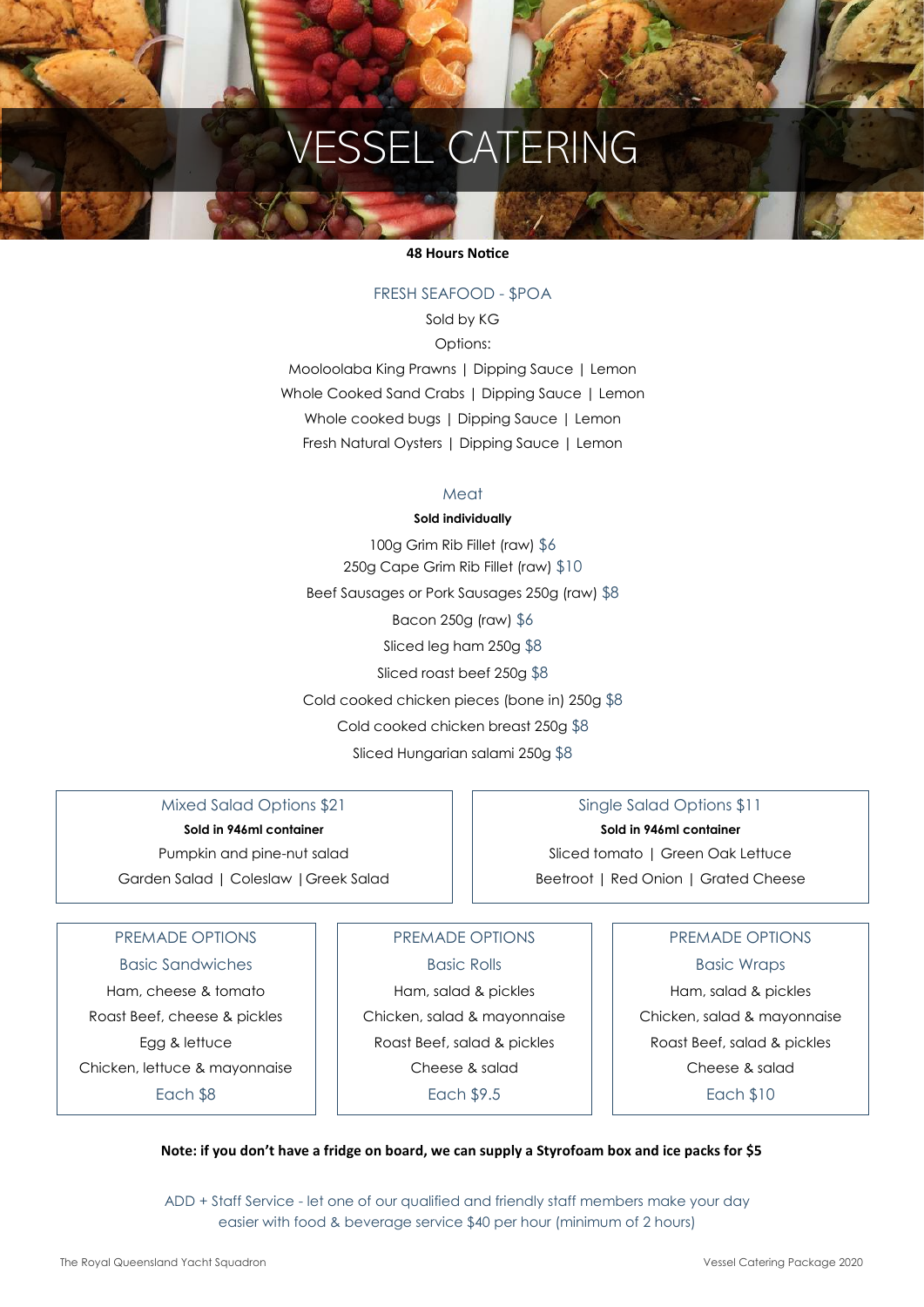#### **48 Hours Notice**

#### Other Selections

Sliced brown onions (by kg) - \$6 Bread roll & butter portion ea - \$2.50 Sliced bread & butter portion ea - \$2.20 250ml Tomato Sauce - \$4 250ml BBQ Sauce - \$4 250ml Mustard - \$4

#### GROCERY ITEMS

Loaf of bread - \$4 2L Milk - \$4.50 Eggs 1/2 Doz - \$4 **|** Doz - \$6 Margarine 250g tub - \$6

#### PRECOOKED FROZEN DINNERS

Beef Stroganoff with Mash Beef, red wine, mushroom and mash 2 x pork and apple sausages with onion gravy and mash Red mango chutney chicken curry with rice Vegetarian or beef lasagne Thai green chicken curry with cashews and rice Meatballs with pasta Beef goulash Chicken cacciatore with rice

Meals are per serve - \$14.50 each Meals are served in individual foil containers or in individual cryovac bags

#### **Note: if you don't have a fridge on board, we can supply a Styrofoam box and ice packs for \$5**